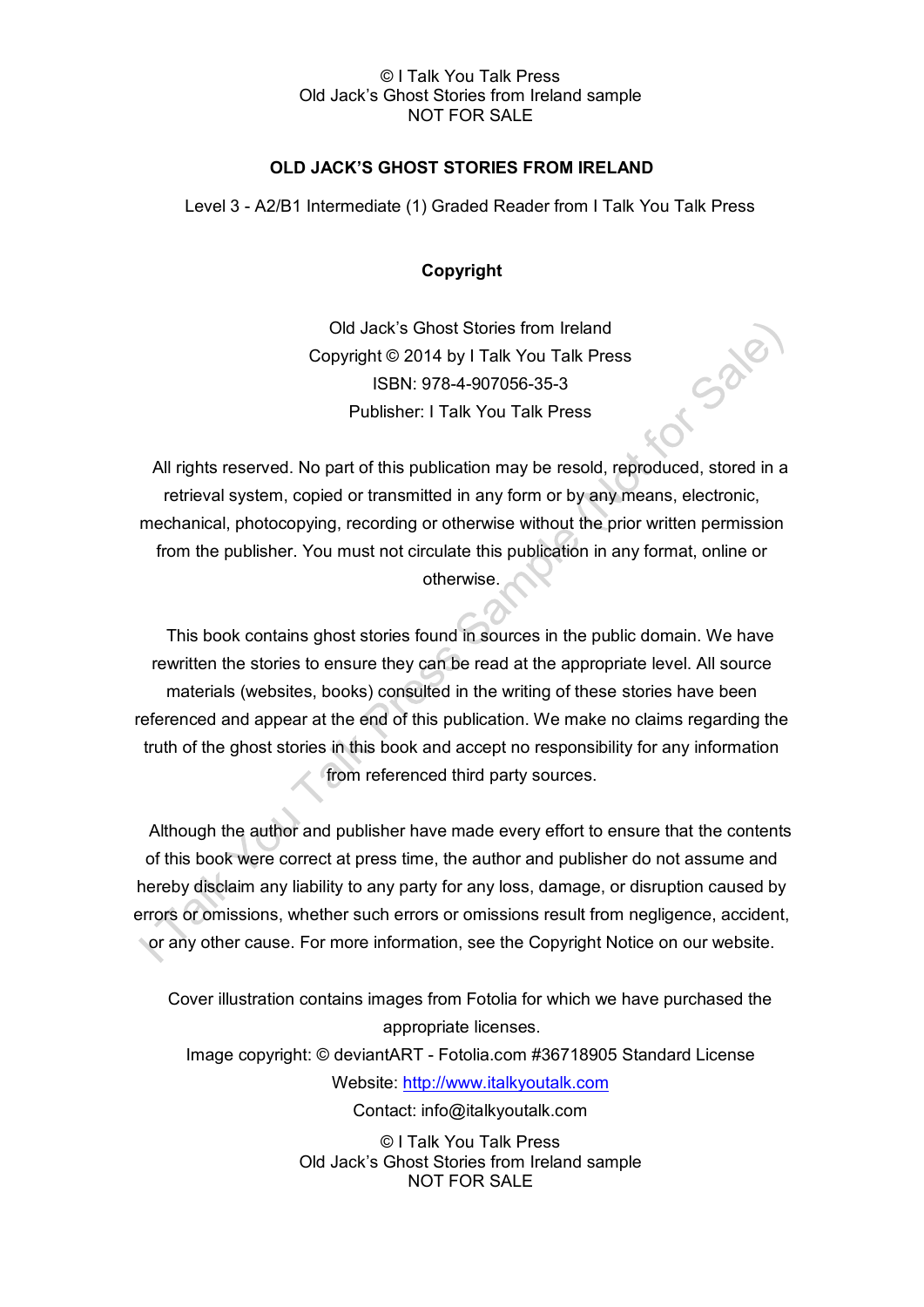#### © I Talk You Talk Press Old Jack's Ghost Stories from Ireland sample NOT FOR SALE

#### **Message from Old Jack**

Hello my friends! Welcome to my fourth book of ghost stories. In this book, we travel to Ireland, to hear some stories and legends. We visit the Republic of Ireland, and we also cross the border and travel to Northern Ireland.

If you visited Ireland, you would understand why it is called the Emerald Isle. It is a beautiful country, with lots of greenery. It also has a long history. In some of the history there are religious and political divisions, but this book is not about those divisions. This book is about the division between life and death…between the world of the living, and the world of the dead…

I was very lucky when I visited Ireland. My friend, Peter Connor, from County Meath, took me on a tour of the country, and he told me many stories.

So, come and join Peter and me, as we travel around this beautiful scenic island, and discover its dark secrets…

# **1. Cromwell's Friend**

### **Place: Malahide Castle, County Dublin**

I met my friend, Peter Connor, in a pub in Dublin last winter. We hadn't seen each other for a long time. We enjoyed a few glasses of smooth Irish whiskey while we talked about our lives. As the sky outside started to darken, and evening came, Peter said to me, "Let me tell you about Malahide Castle. We are going there tomorrow. Sometimes strange things happen there."

I put my glass of whiskey down on the table, took my notebook and pen out of my bag, and listened to Peter. This is what he told me:

Malahide Castle was built in the 12th century, by Henry II (the second) of England. He built it for his friend, Sir Richard Talbot. The Talbot family owned the castle until 1979. Now, it is owned by the government, and people can visit it. It's a very popular tourist spot near Dublin. Many old castles have a ghost, but Malahide Castle doesn't just have one ghost. It has many ghosts. Some people say it has three, other people say it has even more. One of the ghosts is the "white lady". Some people have seen her walking around the great hall. Another ghost is a court jester called Puck. Sometimes, he appears in tourists' photographs!

But these ghosts are not the most frightening ghosts in the castle. No, the most frightening ghost is called Miles Corbet.

Let's go back to the 17th century, to the English Civil War. This war was between King Charles I (the first) and the government. A chief member of the government was Oliver

> © I Talk You Talk Press Old Jack's Ghost Stories from Ireland sample NOT FOR SALE